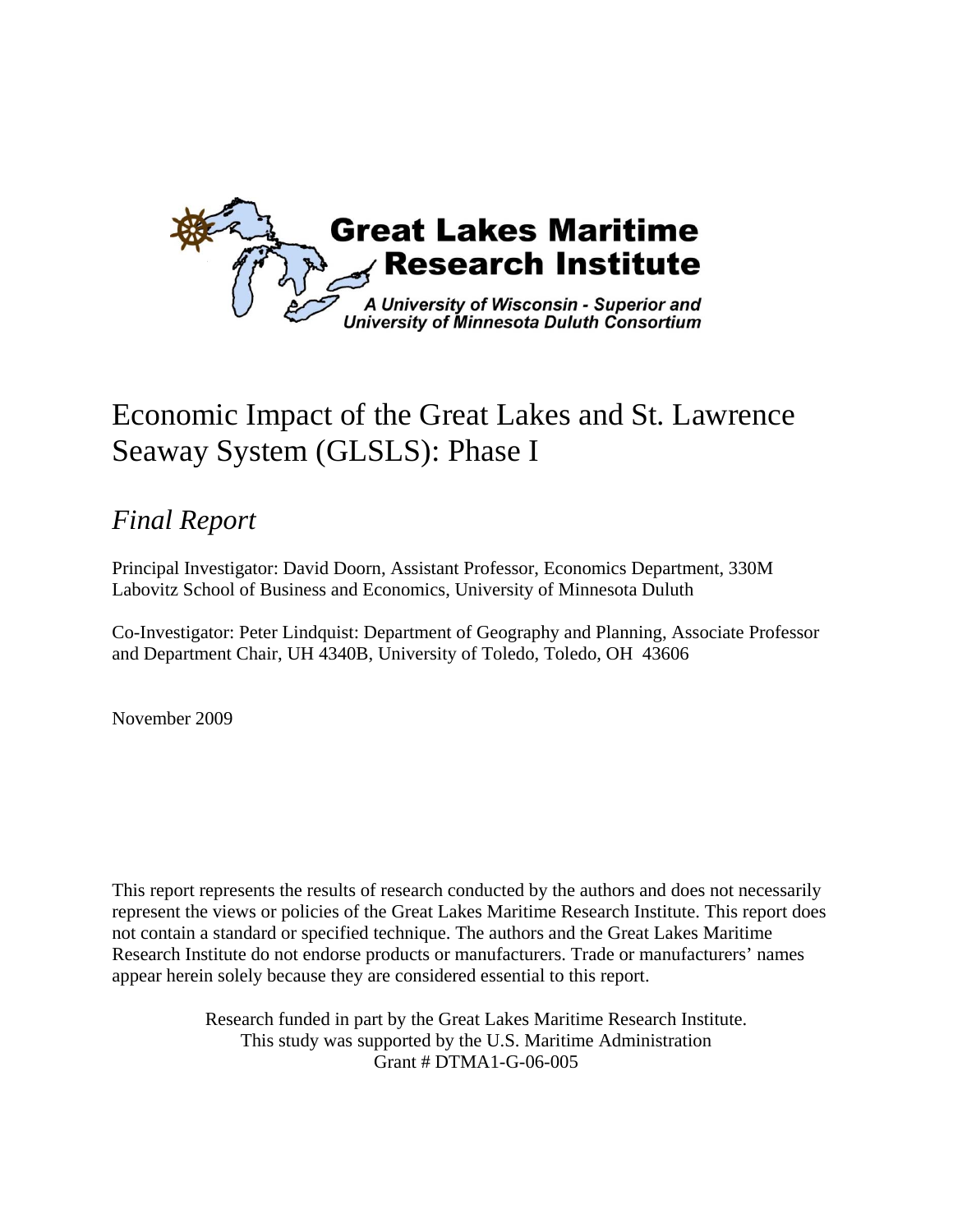## **Project Team**

University of Minnesota Duluth Labovitz School of Business and Economics Economics Department David Doorn, Assistant Professor

Labovitz School Bureau of Business and Economic Research James A. Skurla, Director, Jean Jacobson, Senior Editor Brian Resch, Undergraduate Research Assistant Taha Kasim, Undergraduate Research Assistant Vickie Almquist-Minko, Executive Administrative Specialist

The Great Lakes Maritime Research Information Clearinghouse, and the University of Toledo Center for Geographic Information Sciences and Applied Geographics (GISAG) Peter Lindquist, Associate Professor and Chair Digital Cartography, Location Analysis, Transportation, Spatial Analysis, Geographic Information Science Samir Dhar, Research Technician Sarah Schafer, Senior Research/Project Manager

## **Acknowledgements**

The UMD Labovitz School research team would like to thank and gratefully acknowledge assistance from the US Army Corps of Engineers teleconference group which met in July 2009: Jon Brown, and especially Douglas A. McDonald, of the Institute for Water Resources; the Lake Carriers' Association and Steve Fisher, Executive Director; the GLMRI Economic Impact Steering Group which met in September 2009; Kevin P. O'Malley, Director, Office of Budget and Programs, Saint Lawrence Seaway Development Corporation; Andy McDonald, and the Metropolitan Interstate Council's Duluth-Superior Harbor Technical Advisory Committee; Anne Strauss-Wieder, Inc., Westfield, NJ; and Michael Lahr of Rutgers Economic Advisory Service, Center for Urban Policy Research, Rutgers University, NJ.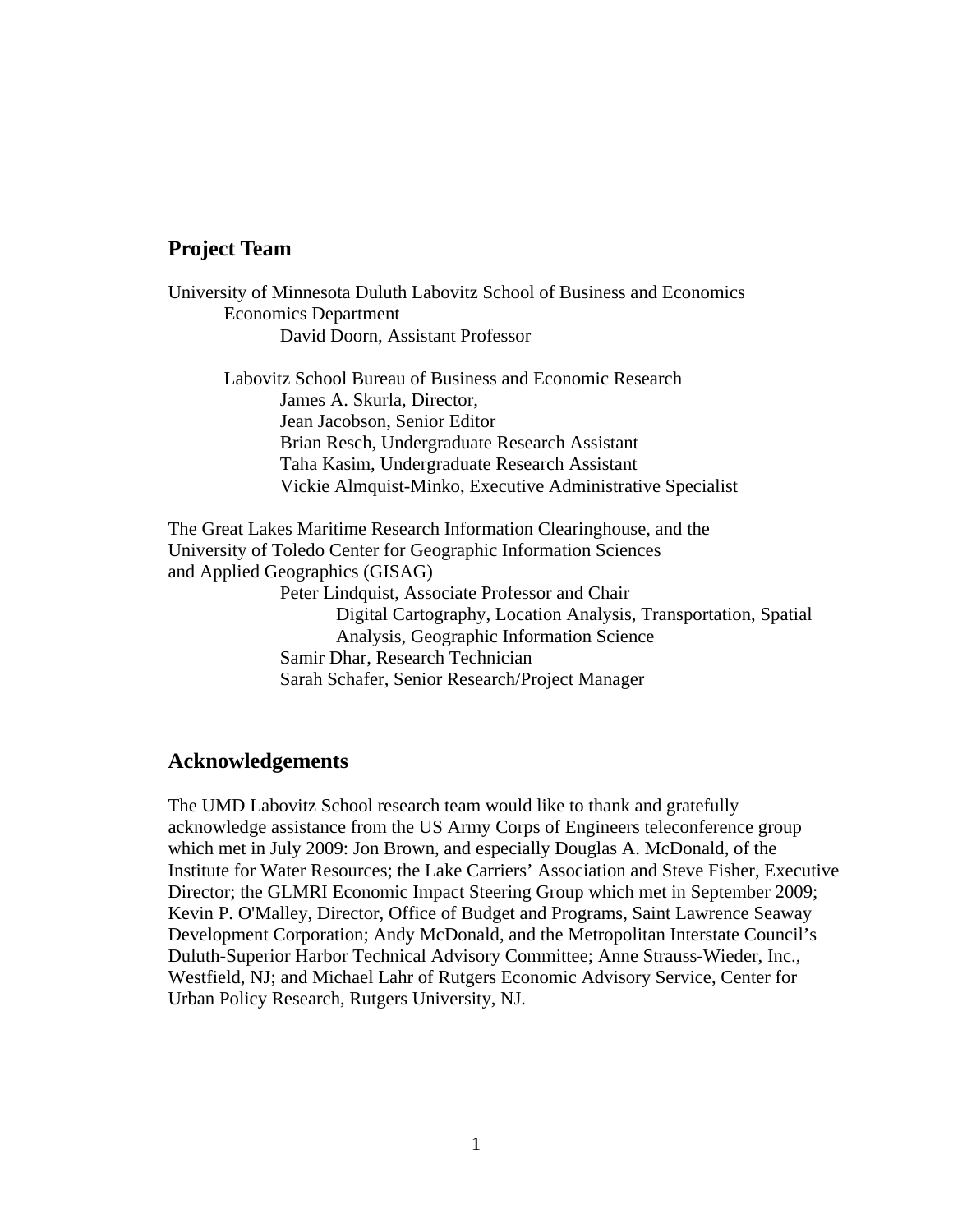# **Table of Contents**

# **Table of Tables**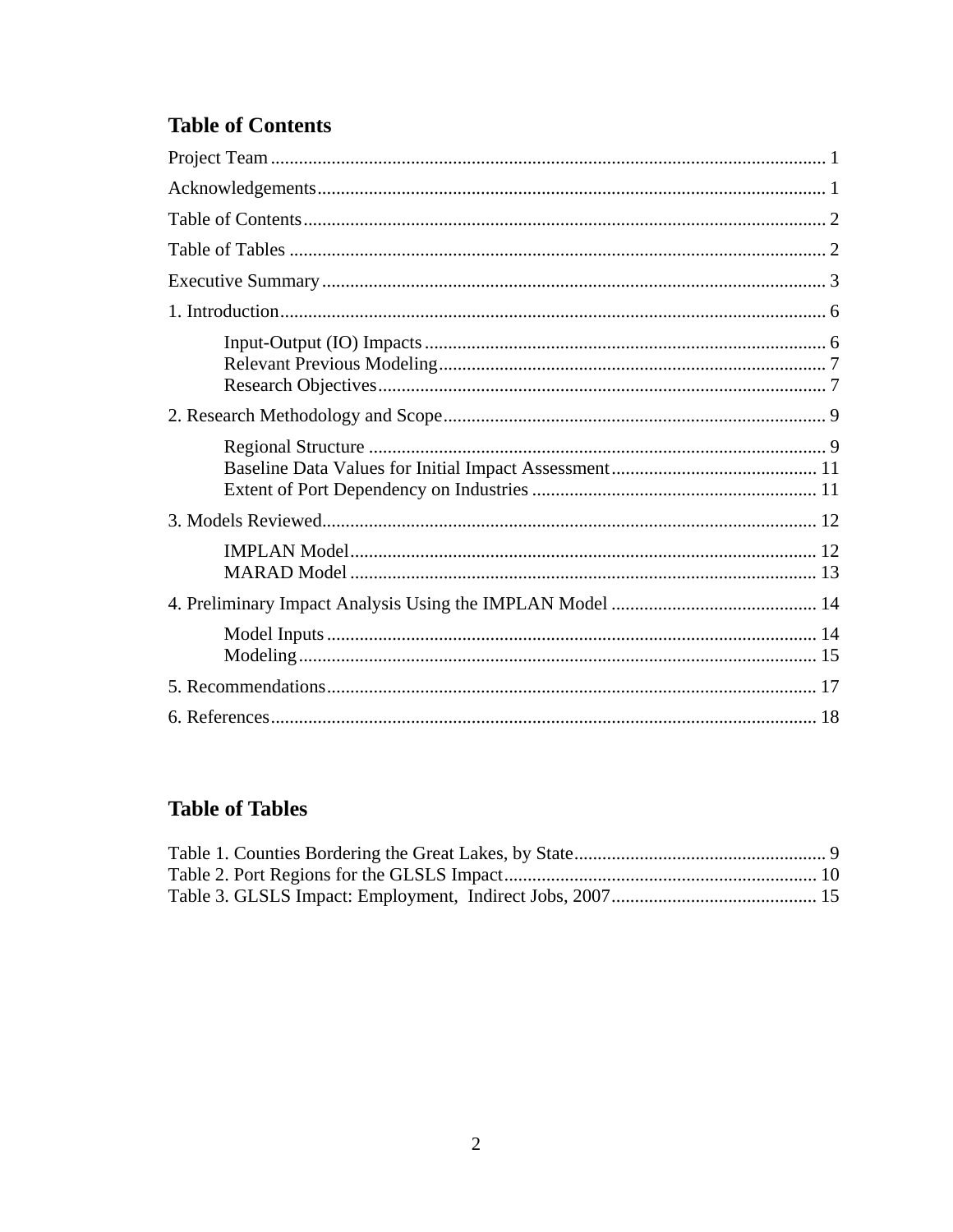# Economic Impact of the Great Lakes and St. Lawrence Seaway System (GLSLS): Phase I

# *Executive Summary*

This project represents the first phase of a larger multi-year study undertaken to develop an economic impact analysis of the Great Lakes and St. Lawrence Seaway (GLSLS) system and, further, to develop an economic index to track the activities and performance of the system over time. The goal of an economic impact study is to determine the effect of a given economic activity, or group of activities, on the overall economy of a region of interest, be it a city, county, state, nation, or some chosen combination of areas. The larger project intends to evaluate the impacts associated with the existence of current Great Lakes and St. Lawrence Seaway facilities and to develop a procedure through which such impact analysis can be regularly updated in subsequent periods.

Economic impact studies of maritime ports have been completed by different organizations over the years. These have included impact analyses applied to specific ports within a relatively localized geographic area, and also studies which have extended such analysis to take into account activities that take place across broader regions, such as multiple counties or states. A recent study undertaken for the Great Lakes and St. Lawrence Seaway system in particular was produced by Martin Associates in 2001. Although each study tends to differ somewhat in their application, many have made use of input-output (IO) modeling, which has become a standard tool for economic impact analysis. The IO models used in these studies have ranged from those developed as generic models to models developed specifically for maritime analysis. Generic models, which have been used as a basis for a wide range of economic impact studies, include the IMPLAN model of the Minnesota Implan Group, Inc. (MIG) and that of Regional Economic Models, Inc. (REMI). Models that have been developed specifically for studying the impact of ports or maritime activities include the MARAD Port Economic Impact Kit (developed by A. Strauss-Weider, Inc. and Rutgers University for the Maritime Administration of the U.S. Department of Transportation), the Rural Inland Waterways Economic Impact Kit (developed by the Institute for Regional Advancement at the University of Arkansas at Little Rock), and privately constructed models (such as those developed and used by the consulting firm Martin Associates).

The goals of this initial phase of the project have included: 1) definition of the particular region to be modeled; 2) determination of data needs; 3) model assessment and selection, based on alternatives from those listed above, and 4) a preliminary impact analysis. All of these goals have been met to some extent and the following report provides details and discussion of the process and outcomes.

In beginning Phase I, it was noted that the US Army Corps of Engineers (USACE) provides data on overall tons of freight moving on this system and a partial breakdown by area. However, there is no corresponding information on the potential economic benefits of this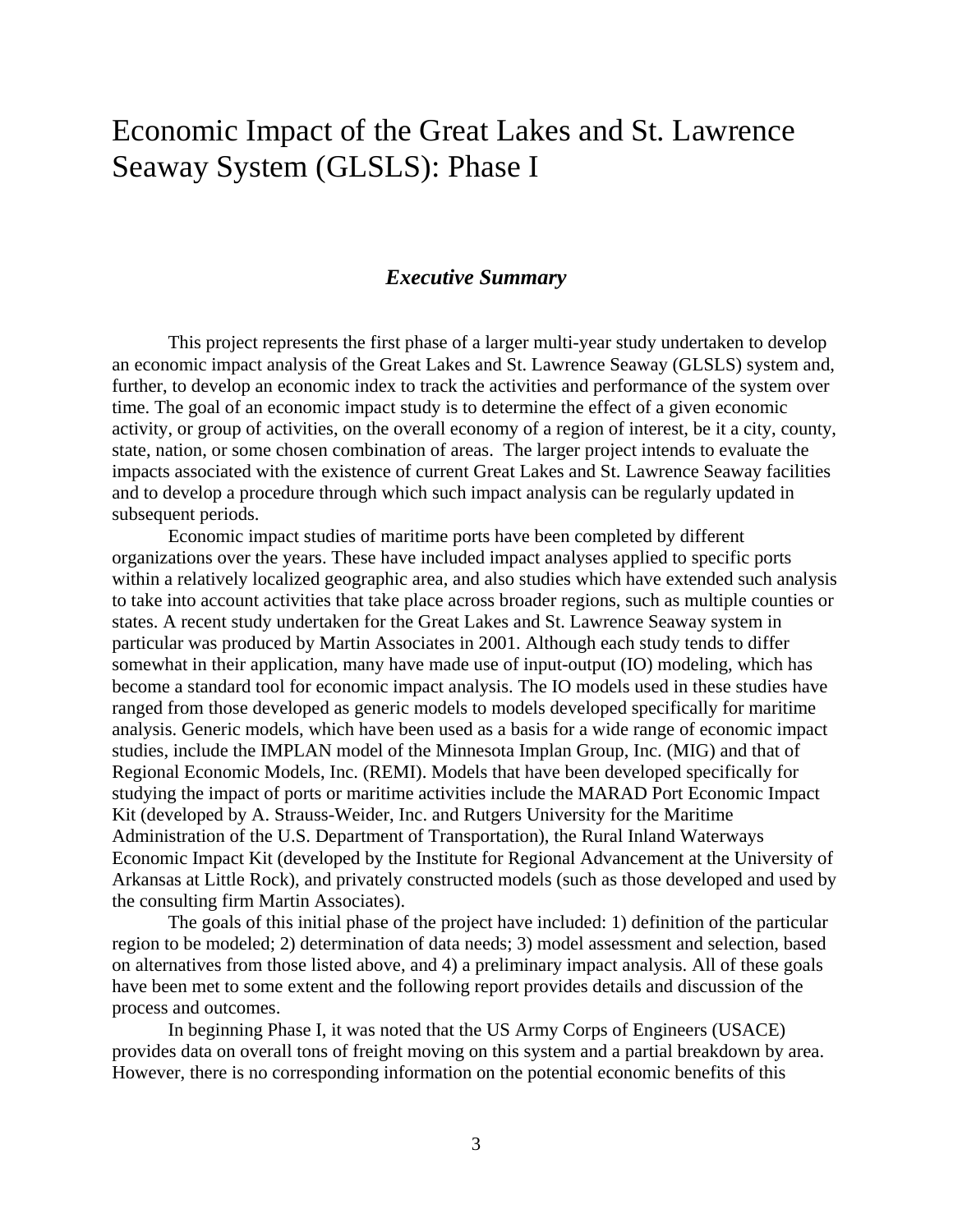activity. Important benefits such as employment generated, contribution to regional incomes, and tax revenues should all be of interest to stakeholders in these activities, as well as to policy makers and the public in general. This outlines a primary goal of the larger project – to estimate the economic value of the Great Lakes and St. Lawrence Seaway system to different regions of interest, including individual port communities, states, the larger GLSLS region, and the nation. Completion of the larger project will include reporting results in terms familiar to and useful for a range of stakeholders, including port authorities, government agencies, policy makers, and the general public.

In this project, the GLSLS area to be analyzed will follow the 2001 Martin Associates' report. This focuses on sixteen port regions in the eight states bordering the Great Lakes and St. Lawrence Seaway – Minnesota, Wisconsin, Michigan, Illinois, Indiana, Ohio, Pennsylvania, and New York. For the purposes of this study, port regions are defined as the counties containing the particular ports considered in the analysis.

The economic impact analysis will be done using input-output (IO) modeling, which depends on inter-sectoral linkages that exist across a region's economy. The inter-industry transactions table used by the model represents links between industries in the economy. The IO model is also driven by final demand, which represents sales to end users of finished goods and services. This includes exports, government purchases, changes in inventory, investment, and household purchases. Another important aspect of the model is value added, or the value that an industry adds to the goods and services it uses as intermediate inputs in order to produce output. This includes wages and salaries, profit-type income, interest, dividends, rents, capital consumption allowances, and taxes. Value added also measures each industry's contribution to gross regional product for the area being modeled (GDP, gross state product, etc.).

Input-output modeling involves a data driven mathematical derivation that expresses total output in a region as a function of final demand. This in turn allows for any change in economic activity to be analyzed for its impact on a region's total output and employment. In doing so, this translates the direct economic effects of an event into the total economic effects on the modeled economy and takes into account "ripple effects", which define the model's multipliers. The overall impact will be broken down into three stages: 1) The *direct effect* is the initial change in economic activity that affects demand in the economy. This influences directly affected industry's production decisions, and therefore its employment, value added, and demand for inputs from other firms. 2) The *indirect effect* accounts for any additional impact due to changes in demand on industries providing inputs to the directly impacted sectors, which causes additional effects on their suppliers as well. 3) The *induced effect* accounts for the resulting changes in employment and incomes causing additional changes in demand for consumer goods and services, affecting additional industries such as those in the retail, grocery, and leisure and hospitality sectors. Summing over the direct, indirect, and induced effects will give the total impact on a region's economy resulting from some economic event of interest, which in this case is port and maritime activity. Reported results typically include impacts on both employment and output in each sector, as well as taxes, value added, and more.

The data needs involved in undertaking such analyses are defined by the chosen model's input requirements and will include measures of output and/or employment, but may also include other elements, such as information on different cargo types that have gone through the region of interest. This includes tonnages as well as mode of transit into and out of each port. The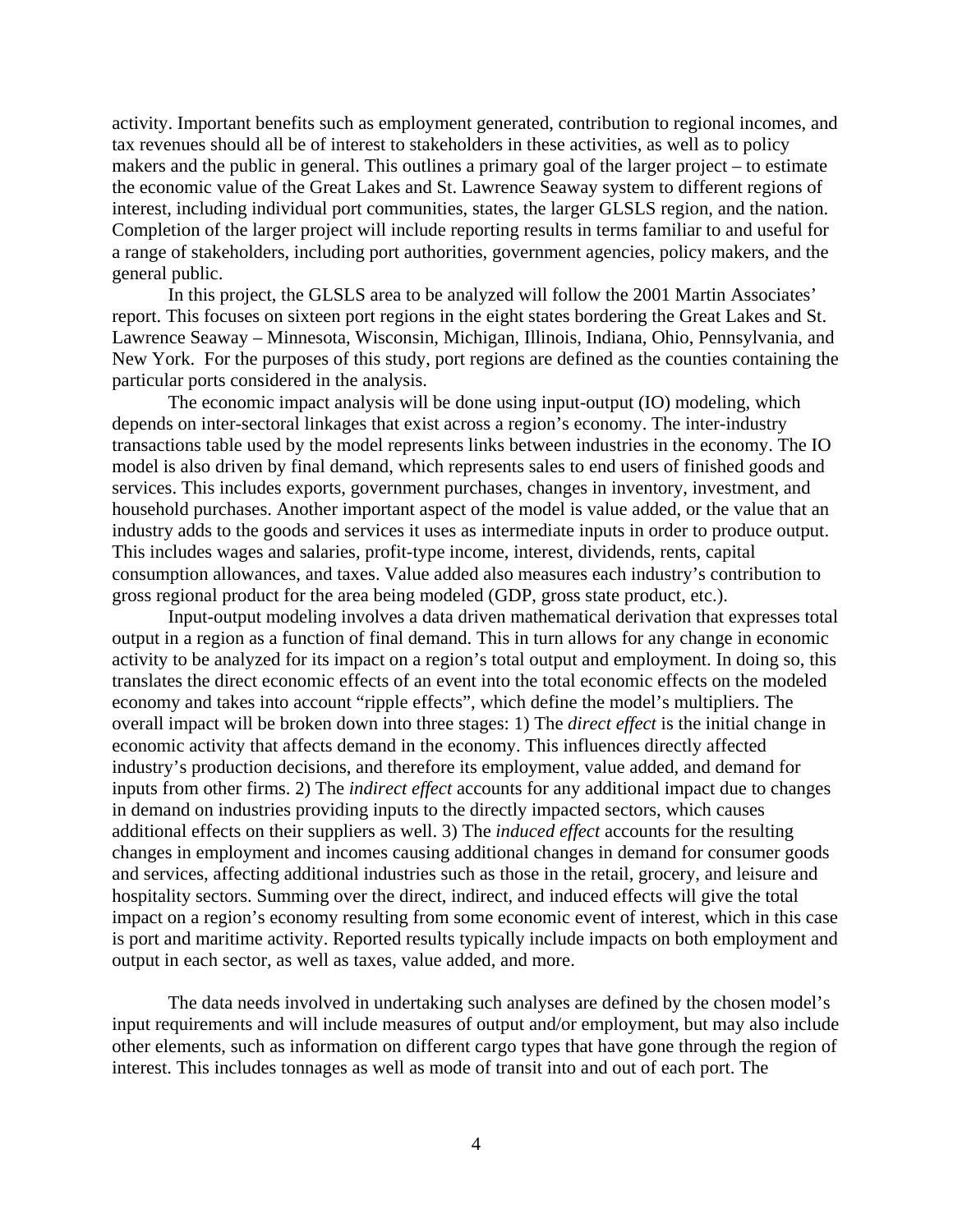determination of data accessibility has involved working with the University of Toledo's Great Lakes Maritime Information Clearinghouse to determine which data are publicly available and which will need to be obtained through surveys. In addition to informing the economic impact analysis procedure, many of the data needs necessary for future construction of a tracking index have also been identified.

Despite the MARAD Port Kit being designed specifically for port impact analysis, the version made available to the researchers at the start of this project turned out to be somewhat outdated, relying on 1992/1998 RIMSII multipliers and SIC coding of industries, instead of the more modern NAICS coding. This led to consideration of potential alternatives, including the IMPLAN model from MIG, Inc.; the R/ECON model developed by Rutgers University; and the latest RIMSII from the U.S. Department of Commerce Bureau of Economic Analysis. Some consideration was also given to other commercially available models and also to the possibility of building a model from scratch to conduct the study. After careful consideration of the alternatives, however, a newly available revised version of the MARAD Port Kit seems to be the best option. Upon contacting the original model builders to see about unlocking the underlying database, it was discovered that an updated model is soon to be released and that this version will report results based on NAICS industry sectors.

It is important to remember that much of the project activity in this initial phase of the project will have implications for methodology employed in later phases (detailed economic impacts and the construction of a Great Lakes maritime industries index). Planning for these future project phases also influenced the preference for the MARAD model over the IMPLAN model and others. Additional salient features recommending the MARAD Port Kit include data input requirements as well as the means by which results are reported of in terms of direct and indirect/induced effects by industry sector for the economic components of output, employment, income. Finally, and of perhaps most interest, the MARAD model also provides direct effects by industry, and total effects by industry, which are being reviewed for possible use as inputs into other IO models.

In summary, this initial phase of the project has generated the following results: 1) A determination of the particular ports and areas to be used in the broader economic impact analysis. 2) A decision to use the updated and revised MARAD Port Kit model, as developed by Rutgers University, to conduct the next phase. 3) A determination of the data needs for use in the MARAD Port Kit, where the actual data collection will be conducted with the assistance of Dr. Lindquist's team through the Great Lakes Maritime Research Information Clearinghouse at the University of Toledo. 4) A plan to conduct an initial detailed case using the port of Duluth/Superior as the beta test for the larger study, which will then focus on the sixteen Great Lakes Ports listed above. Dr. Doorn will tentatively have the initial case ready for review by the steering committee in April 2010.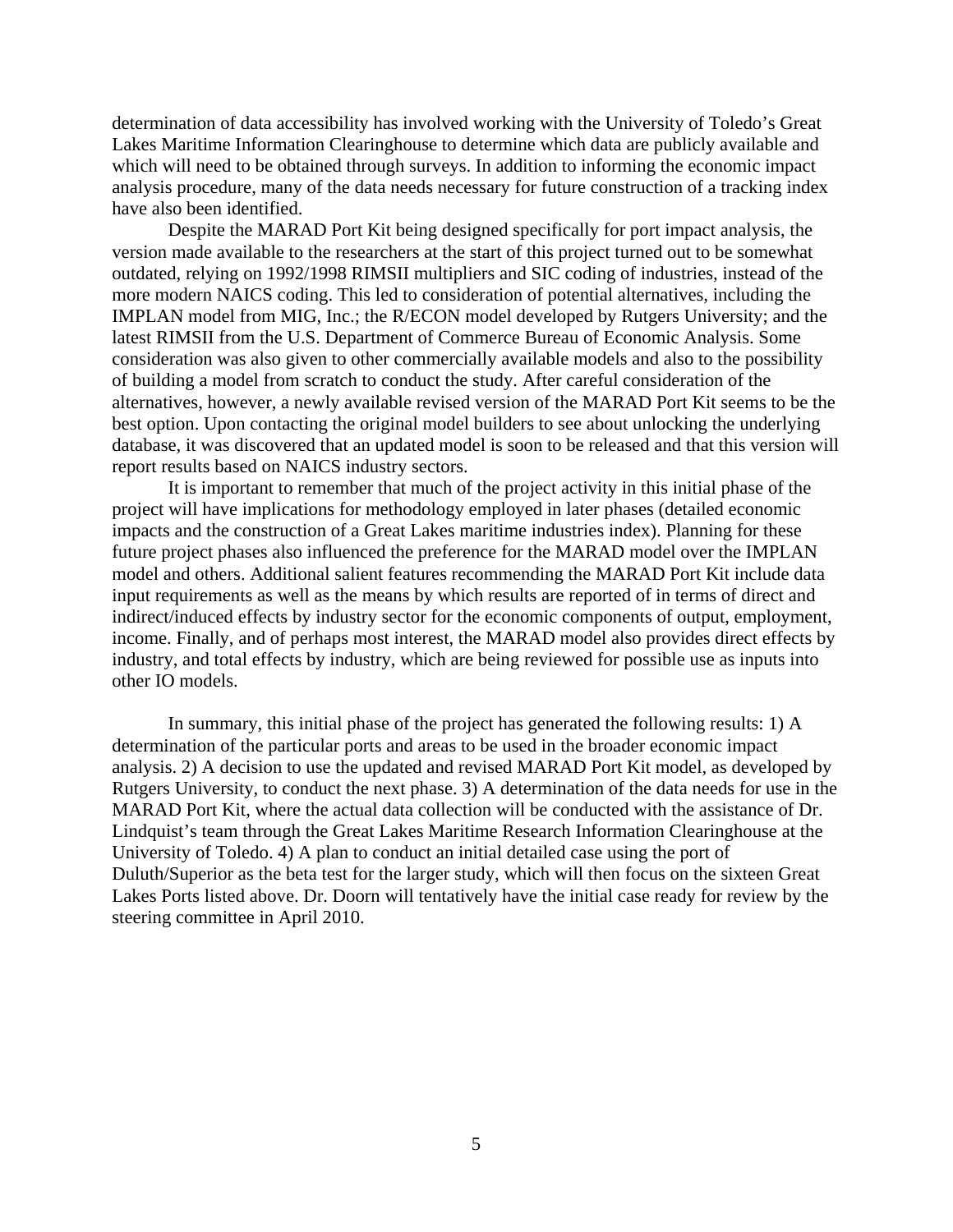# Economic Impact of the Great Lakes and St. Lawrence Seaway System (GLSLS): Phase I

## **1. Introduction**

The Economic Impact of the Great Lakes and St. Lawrence Seaway System (GLSLS) was proposed to evaluate the impacts associated with the existence of current Great Lakes and St. Lawrence Seaway facilities. The overall project includes building an economic impact model and estimating the impact of Great Lakes and the St. Lawrence Seaway maritime activites, based on ports and industries in the eight-state region. Initially, the IMPLAN model was proposed as a means to derive the benefits stemming from the port system to the extended communities as well as throughout each state and the U.S. in general. Phase I of the project provided an opportunity to review the appropriateness of the IMPLAN model, and to investigate other models in order to select the optimal model. The impact is intended to look at which industries are directly impacted by the port systems and transportation sectors that extend from them, as well as the secondary economic effects stemming from the direct employment, output and value added measures. The effects will be reported as direct, indirect, and induced economic effects. Secondary impacts will be reported as indirect and induced effects. (It has been suggested that this evaluation could also potentially be extended to include the value projected for future activities.) It was recognized that this impact report will be of interest to all Great Lakes region stakeholders as well as for questions of national transportation policy. It was also noted that the proposed reported impacts can be used to inform affected industries, St. Lawrence Seaway corporations, maritime industries involved with the Great Lakes ports, and government agencies that develop and maintain the Seaway infrastructure.

The activities completed in Phase I of this project include 1) definition of the particular region to be modeled; 2) determination of data needs; 3) model assessment and selection, and 4) a preliminary impact analysis. All of these goals have been met to some extent and the following report provides details and discussion of the process and outcomes.

#### *Input-Output (IO) Impacts*

The goal of an economic impact study is to determine the effect of a given economic activity, or group of activities, on the overall economy of a region of interest, be it a city, county, state, nation, or some chosen combination of areas. The economic variables of interest in such analyses are measures of employment, industrial output, incomes, value added, and tax revenues. In undertaking such an analysis, a common methodology employs input-output modeling, which depends on inter-sectoral linkages that exist across a region's economy. The linkage of industry sectors can be understood as similar to the process undertaken by an individual firm or industry when undertaking new production due to a change in demand for its output, or when undertaking production for the first time. The overall impact of this new production is often expressed as three stages of impact—direct, indirect, and induced impacts. The direct impact accounts for the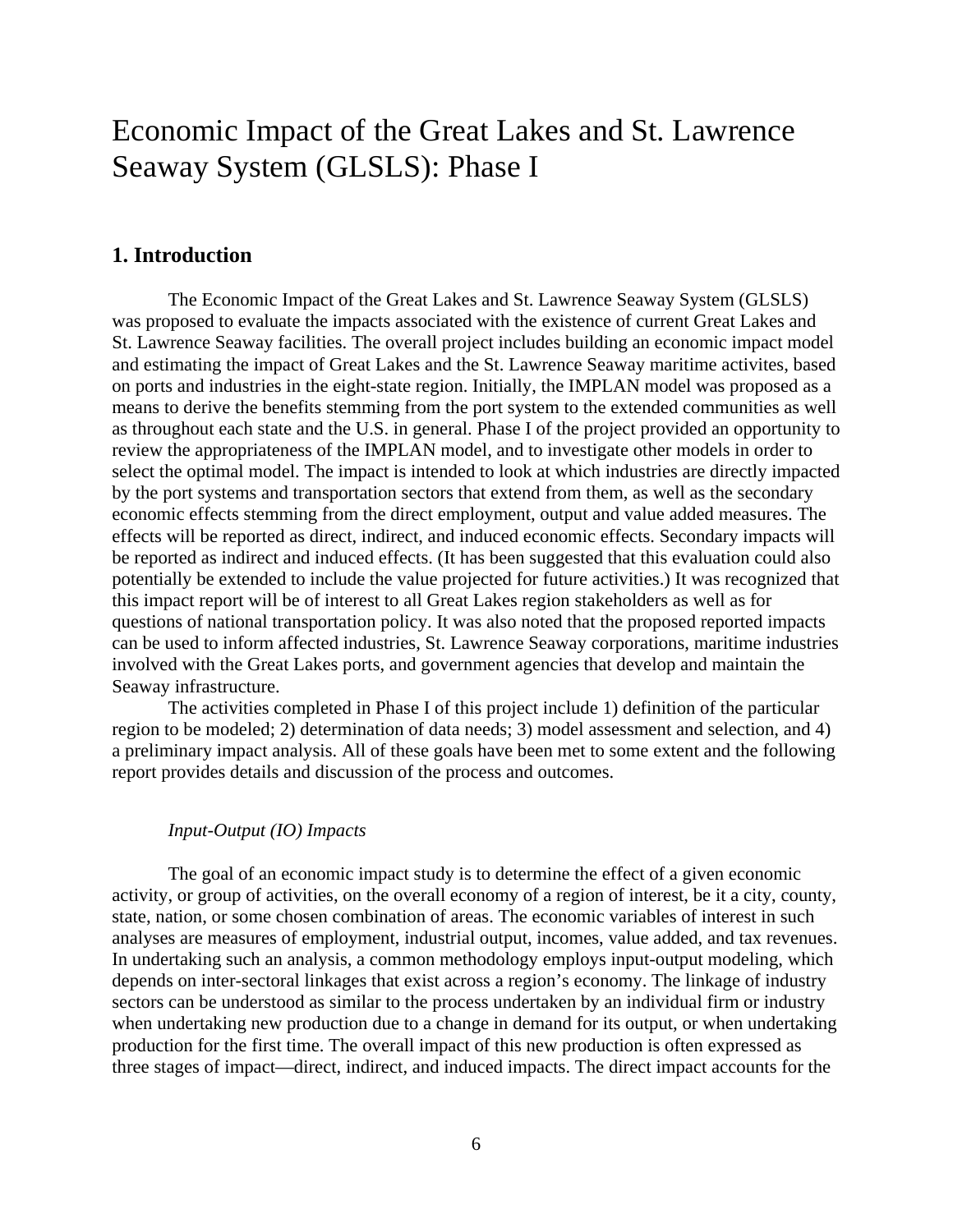initial change in spending/demand that causes the change in economic activity by the party of interest. This change in demand causes the direct impact by affecting the initial industry's production decisions, affecting its overall employment, cost of production, value added, and demand for inputs from other firms. This initial direct impact further causes secondary effects on the economy, which include an indirect impact, and an induced impact. The indirect impact accounts for the change in demand that affects the production decisions of other industries which provide the inputs to the industry which experienced the initial change, causing additional effects on their suppliers as well. This continues to ripple through the economy, affecting additional sectors in the process. Finally, the induced impact accounts for the fact that changes in employment due to the direct and indirect impacts cause additional changes in demand for consumer goods and services that further ripple through the region's economy, affecting additional industries such as those in the retail, grocery, and leisure and hospitality sectors. Summing over the direct, indirect, and induced impacts gives us the total impact on a region's economy that results from some initial economic activity that is undertaken.

#### *Relevant Previous Modeling*

Economic impact studies of maritime ports have been completed by different organizations over the years. These have included impact analyses applied to specific ports within a relatively localized geographic area, and also studies which have extended such analysis to take into account activities that take place across broader regions, such as multiple counties or states. Although each study tends to differ somewhat in their application, many have made use of the above described input-output modeling, which has become a standard tool for economic impact analysis. The particular models used in these studies have ranged from those developed as generic models to models developed specifically for maritime analysis. Generic models, which have been used as a basis for a wide range of economic impact studies include the IMPLAN model of the Minnesota Implan Group, Inc. (MIG) and that of Regional Economic Models, Inc. (REMI). Models that have been developed specifically for studying the impact of ports or maritime activities include the MARAD Port Economic Impact Kit (developed by the Maritime Administration of the U.S. Department of Transportation), the Rural Inland Waterways Economic Impact Kit (developed by the Institute for Regional Advancement at the University of Arkansas at Little Rock), and privately constructed models (such as those developed and used by the consulting firm Martin Associates for the many port economic impact studies they have produced over the years).

#### *Research Objectives*

This initial phase of the larger study of the economic impact of the GLSLS System is concentrated on four research objectives designed to determine data requirements for the larger project and address organizational data-related challenges to the impact modeling. This work includes a review of primary and secondary data streams, evaluation of access to necessary data, and the selection of variables for the Great Lakes maritime industry impact. The first of the four objectives is to define the particular region to be modeled. The second objective is to determine the data needs for the impact. The third objective is the model assessment and selection. And the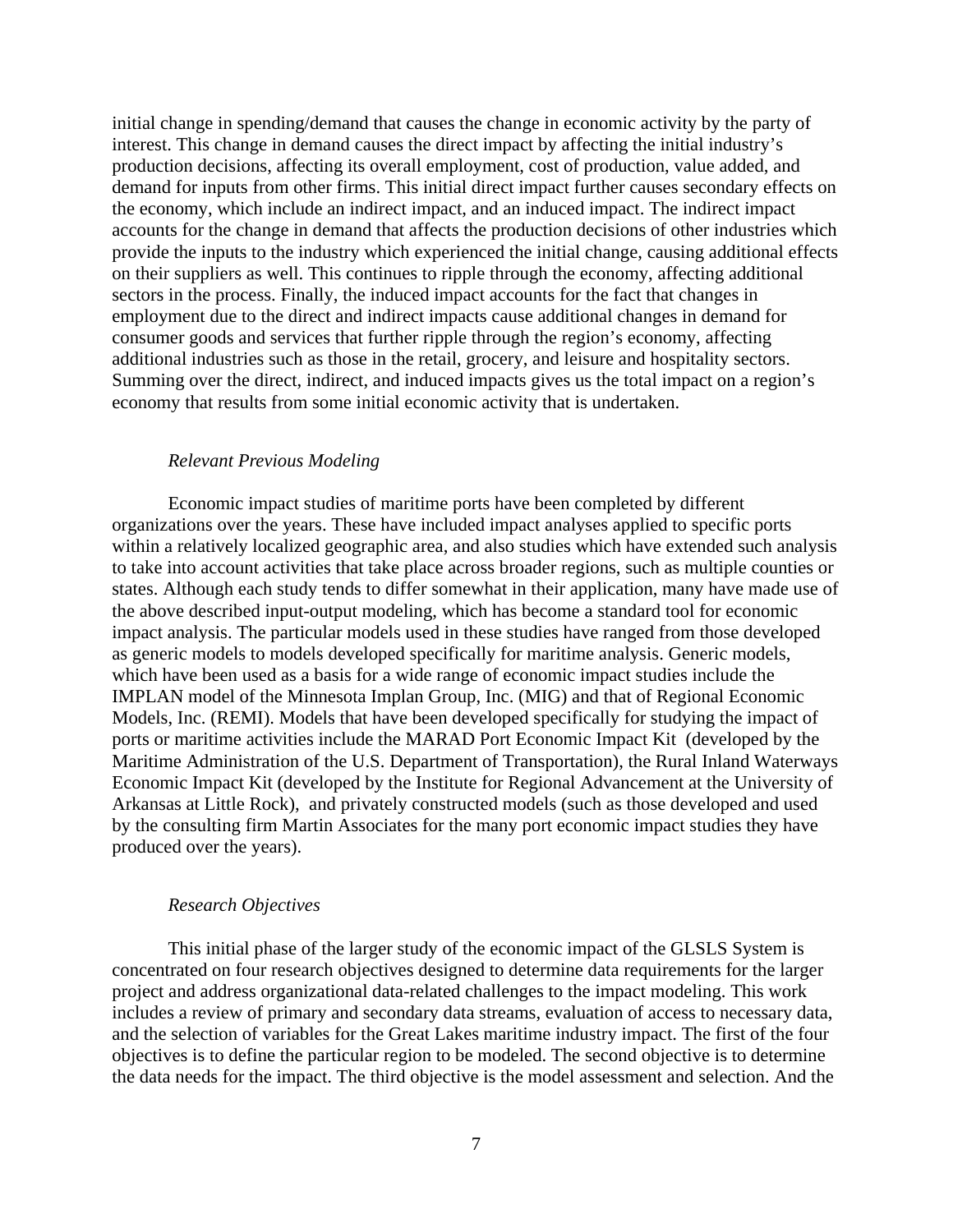fourth objective is to provide a preliminary impact analysis. This final objective was designed to be an overview of Great Lakes maritime impact, based on standard IO data construction. The impact is to be modeled for the economy of the Great Lakes Region.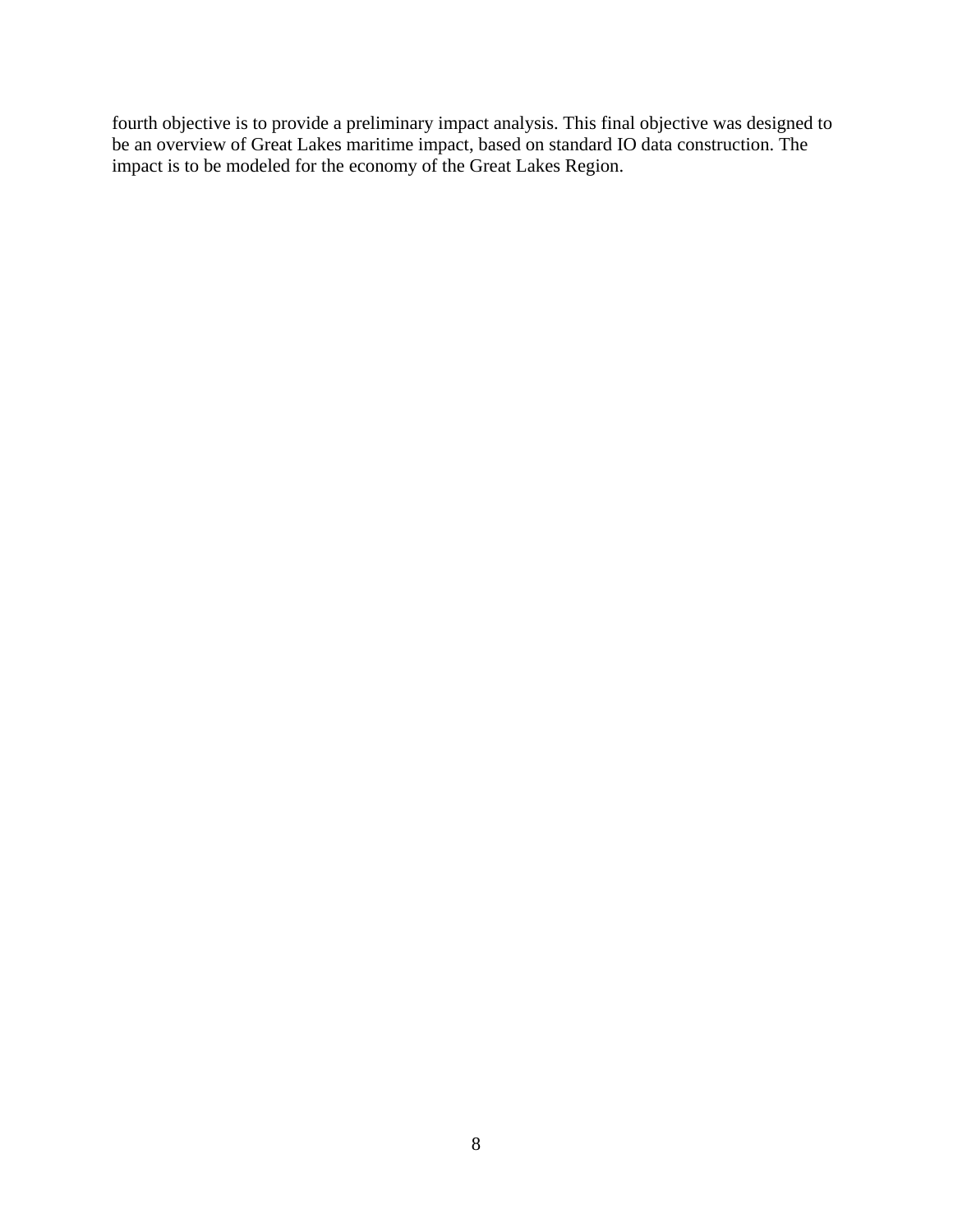# **2. Research Methodology and Scope**

#### *Regional Structure*

The largest possible region for study includes counties in eight states bordering the GLSLS. Researchers determined which counties in these states are significant to the region as far as containing affected industries. This includes some counties that do not directly border the GLSLS, and also includes counties that border the Great Lakes and are present on the USACE port list.

| $\mathbf{L}$ |             |        |
|--------------|-------------|--------|
|              | Lake        |        |
|              | Cook        |        |
| IN           |             |        |
|              | Lake        |        |
|              | Porter      |        |
|              | La Porte    |        |
| MI           |             |        |
|              | Bay         |        |
|              | Benzie      |        |
|              | Berrien     |        |
|              | Charlevoix  |        |
|              | Delta       |        |
|              | Leelanau    |        |
|              | Mackinac    |        |
|              | Manistee    |        |
|              | Mason       |        |
|              | Menominee   |        |
|              | Monroe      |        |
|              | Muskegon    |        |
|              | Ottawa      |        |
|              | Schoolcraft |        |
|              | Wayne       |        |
| <b>MN</b>    |             |        |
|              | Cook        |        |
|              | Lake        |        |
|              | St. Louis   |        |
| <b>NY</b>    |             |        |
|              | Chautauqua  |        |
|              | Erie        |        |
|              | Jefferson   |        |
|              | Oswego      |        |
|              |             |        |
| <b>OH</b>    |             |        |
|              | Ashtabula   |        |
|              | Cuyahoga    |        |
|              | Erie        |        |
|              | Lake        |        |
|              |             | Lorain |
|              | Lucas       |        |
| PA           | Erie        |        |
|              |             |        |

| TABLE 1. COUNTIES BORDERING THE GREAT LAKES, BY STATE |  |
|-------------------------------------------------------|--|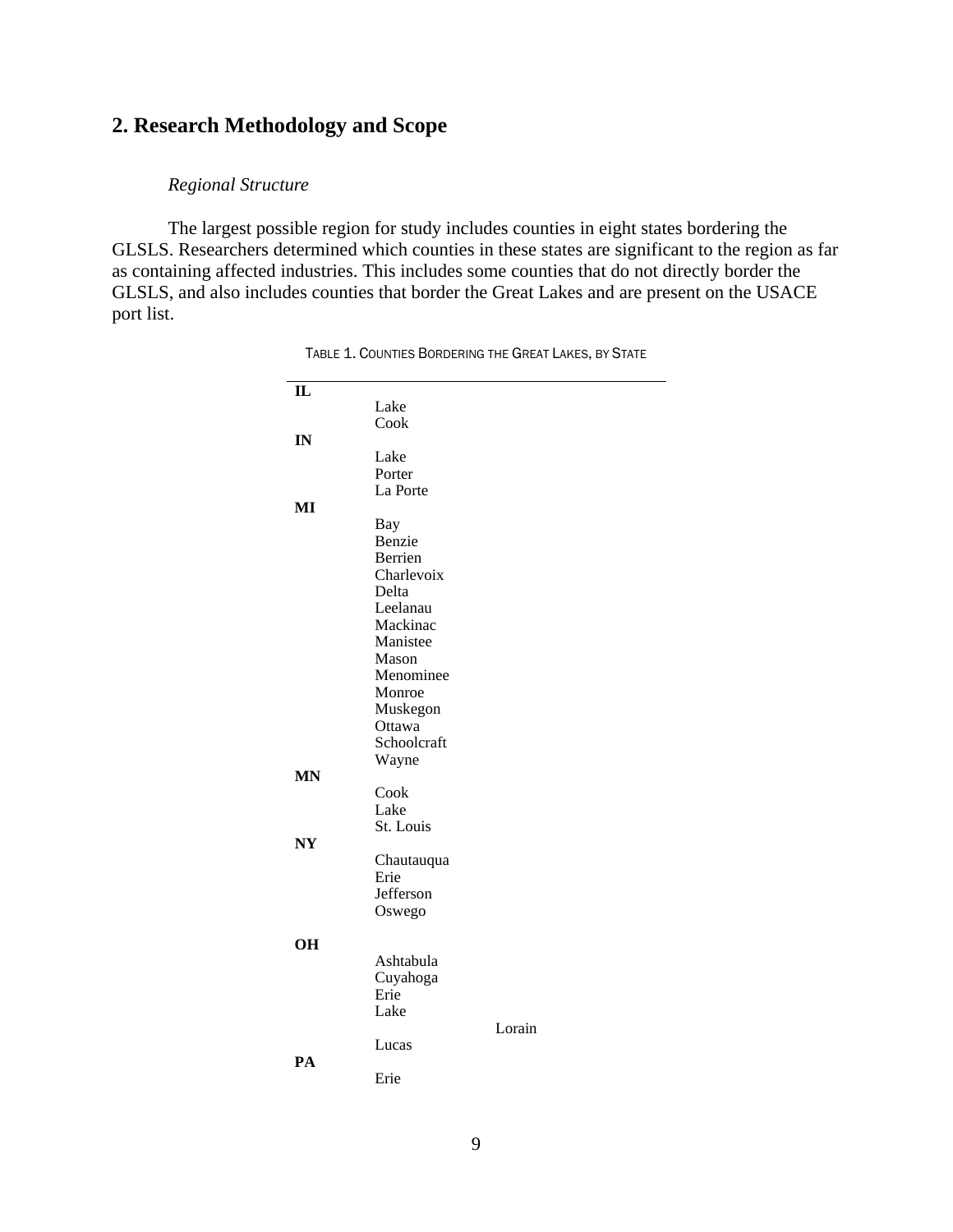| WI |              |
|----|--------------|
|    | Ashland      |
|    | <b>Brown</b> |
|    | Door         |
|    | Douglas      |
|    | Mantiwoc     |
|    | Marinette    |
|    | Milwaukee    |
|    | Ozaukee      |
|    | Sheboygan    |

The above list describes the largest possible region of interest and reflects data from the USACE Port File. However, in order to provide consistency with previous impact modeling (i.e. Martin and Associates), a regional structure of sixteen counties was used in the impact modeled. These port regions for the GLSLS impact defined by counties includes:

TABLE 2. PORT REGIONS FOR THE GLSLS IMPACT

| PORT:                   | <b>COUNTY:</b>      |
|-------------------------|---------------------|
| Buffalo, NY             | Erie                |
| Oswego, NY              | Oswego              |
| Ogdensburg, NY          | <b>St.</b> Lawrence |
| Milwaukee, WI           | Milwaukee           |
| Green Bay, WI           | <b>Brown</b>        |
| Duluth, MN/Superior, WI | Douglas, WI         |
| Duluth, MN/Superior, WI | St. Louis, MN       |
| Gary, IN                | Lake                |
| Burns Harbor, IN        | Porter              |
| Erie, PA                | Erie                |
| Detroit, MI             | Wayne               |
| Toledo, OH              | Lucas               |
| Lorain, OH              | Lorain              |
| Conneaut, OH            | Ashtabula           |
| Cleveland, OH           | Cuyahoga            |
| Ashtabula, OH           | Ashtabula           |
| Chicago, IL             | Cook                |

Source: Martin Associates; BBER

In order to produce an up-to-date preliminary economic impact of the Great Lakes and the St. Lawrence Seaway (GLSLS) system, it was assumed that the impact analysis would be based on existing industry data organized by NAICS code, available for each of the regional study areas being included in the analysis. The initial assumption about the appropriateness of the IMPLAN model came under closer review, and several additional input-output models were reviewed, to insure the best possible outcome. To use any one of a number of input-output models for our impact, we needed to determine the existing port industries to be included in the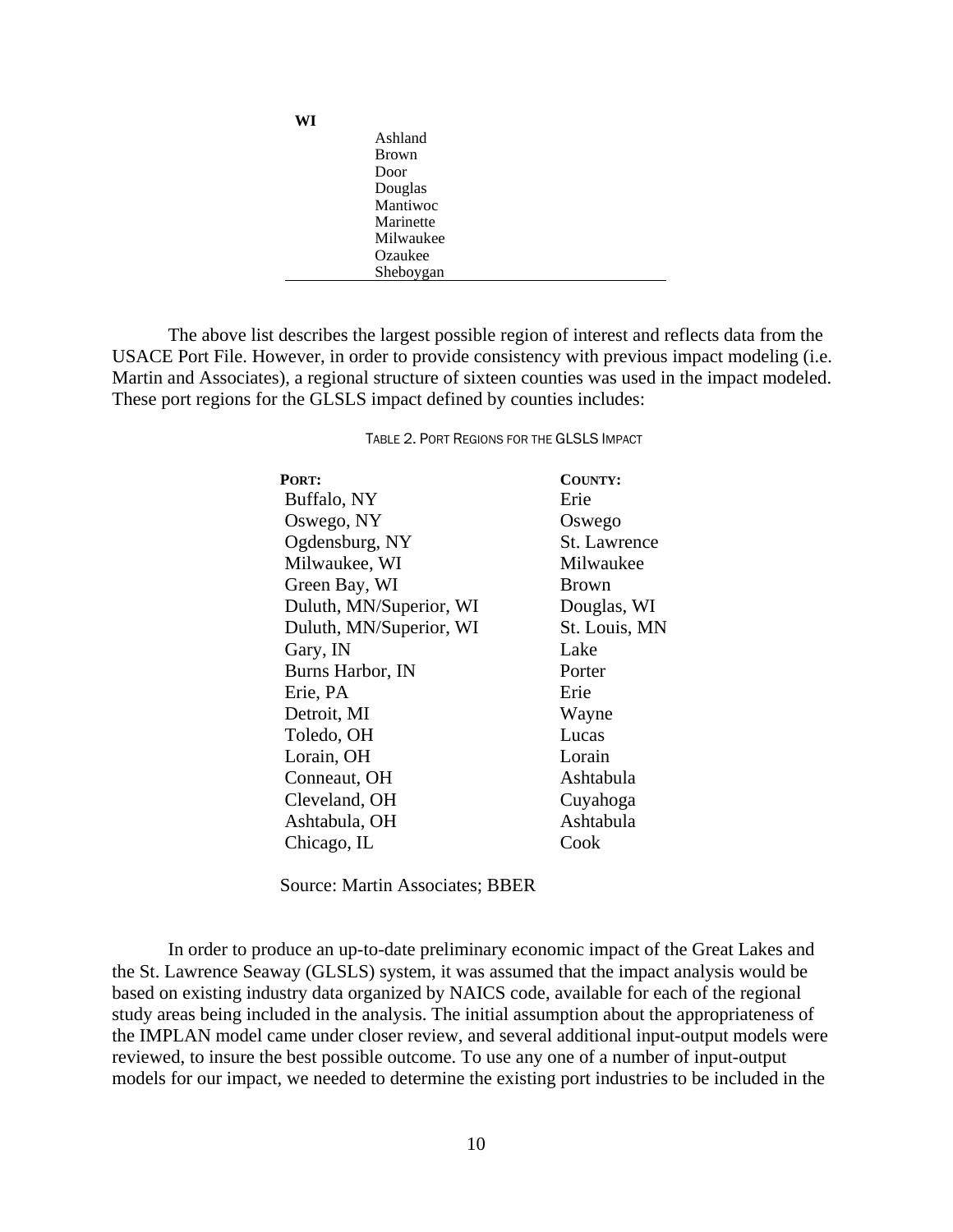impact. This involved determining which companies are present in the region of analysis, their degree of dependency/use of the port system, and where they fit in the industry structure.

#### *Baseline Data Values for Initial Impact Assessment*

Researchers used the University of Toledo's Great Lakes Maritime Information Clearinghouse to assist with the data requirements for industry employment by NAICS. Of special interest has been data such as CES/LAUS, BEA RIMS; Census County Business Patterns; Census Annual Survey of Manufactures; and Census of Agriculture. However, after vigorously pursuing data sources, state and county level data at the necessary industry detail were found to beincomplete and insufficient, primarily due to disclosure issues. The data requirements for the input model direct effects were therefore pursued through such additional sources as the U.S. Army Corps of Engineers' Navigation Data Center and Waterborne Commerce Statistics Center; local port data sources (business directories, chambers of commerce, etc.); Great Lakes Maritime Data Clearinghouse; and IMPLAN data.

#### *Extent of Port Dependency on Industries*

The economic impact model is driven by the direct effect of port-related industries identified in the MARAD model. In general, these industries are described as the following:

"Any regional economic activity that is directly needed for the movement of waterborne cargo and passengers. This definition includes activities that take place on the vessel, at the terminal, and during the inland movement of the cargo and passengers. . . . The port industry definition as it pertains to cargo movement includes documentation, financing, brokering and other essential services that are directly required for the movement of waterborne cargo." (MARAD Port Kit Handbook, p. 7)

This kit contains a set of default expenditure patterns associated with the different types of maritime cargo and passenger flows, meant to offer a starting point for estimating economic impacts. These default values represent national averages.

The MARAD Port Kit has the capability of specifying and assessing the economic impacts associated with the industry sector activities of containerized cargo handling, breakbulk cargo handling, liquid bulk cargo handling, dry bulk cargo handling, auto and vehicle transport, project cargo handling, ferry operations, and cruise passenger movements.

The industry sectoring of the MARAD model also defines the activities of Waterside Services such as Government Requirements, Loading/Discharging, Suppliers, Bunkers, In-Transit Storage, Cargo Packing, and Inland Movement.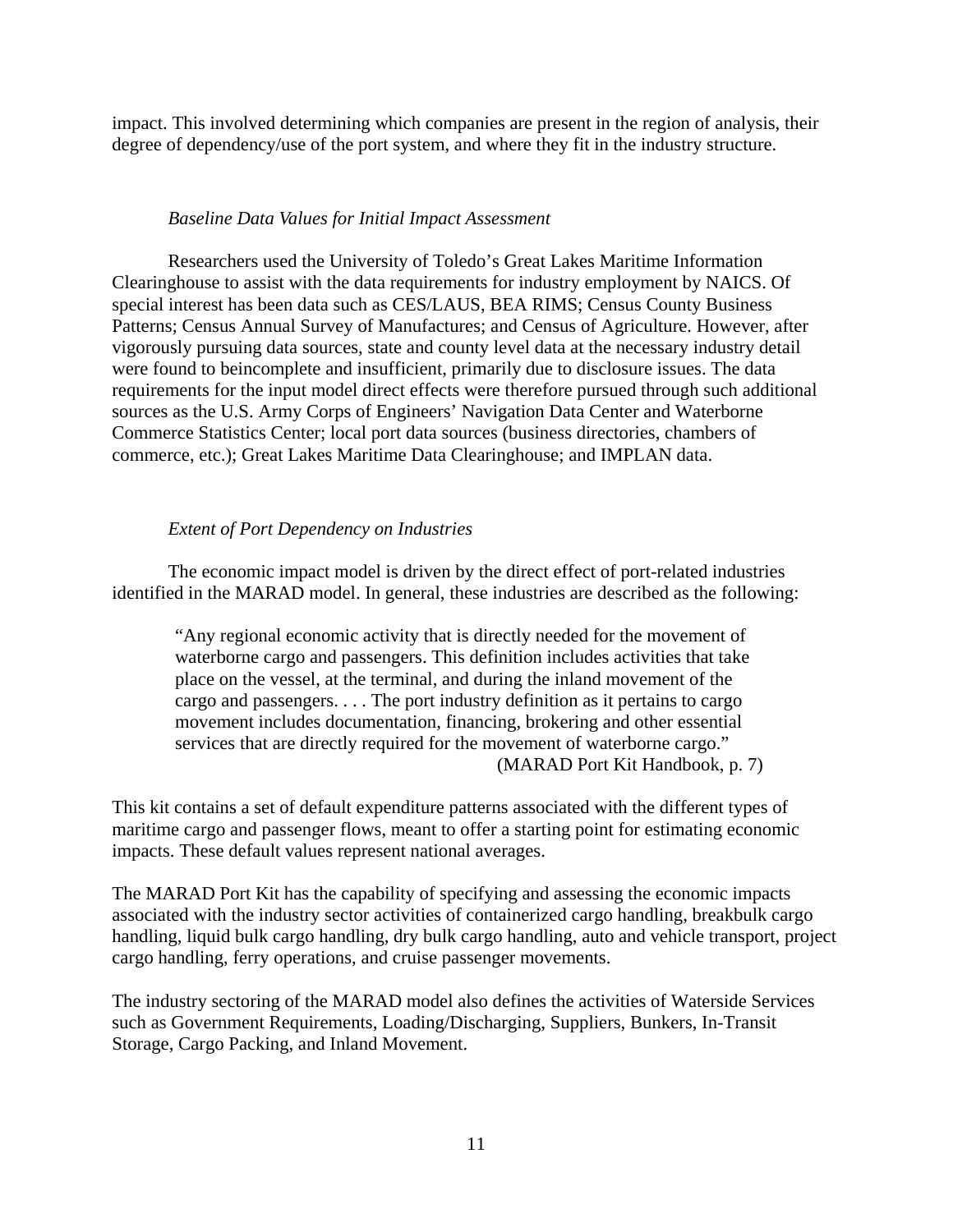# **3. Models Reviewed**

## *IMPLAN Model*

Our review of the IMPLAN model and its appropriateness for the GLSLS impact included the following considerations: There are two components to the IMPLAN system, the software and databases. The databases provide all information to create regional IMPLAN models. The software performs the calculations and provides an interface for the user to make final demand changes. Comprehensive and detailed data coverage of the IMPLAN study areas by state, county or zip code, and the ability to incorporate user-supplied data at each stage of the model building process, provides a high degree of flexibility both in terms of geographic coverage and model formulation and the definition of specific models for baseline, construction, operations, and tax impact, with adjusted production functions to reflect the economy of the study region.

IMPLAN data files use federal government data sources including:

- US Bureau of Economic Analysis Benchmark I/O Accounts of the US
- US Bureau of Economic Analysis Output Estimates
- US Bureau of Economic Analysis REIS Program
- US Bureau of Labor Statistics County Employment and Wages (CEW) Program
- US Bureau of Labor Statistics Consumer Expenditure Survey
- **US Census Bureau County Business Patterns**
- US Census Bureau Decennial Census and Population Surveys
- **US Census Bureau Economic Censuses and Surveys**
- US Department of Agriculture Crop and Livestock Statistics

IMPLAN data files consist of the following components: employment, industry output, value added, institutional demands, national structural matrices and inter-institutional transfers. Impacts for models in the port analyses would use the most recent IMPLAN data available which is for the year 2007. Through the use of the modeling software's built-in deflators, the impact can be reported in 2008 dollars.

The following cautions are suggested assumptions for accepting this impact model:

- **IMPLAN** input-output is a production based model.
- Local or export based purchases that represent transfers from other potential local purchases are not counted.
- The numbers (from U.S. Department of Commerce secondary data) treat both full and part time individuals as being employed.
- Assumptions need to be made concerning the nature of the local economies before impacts can be interpreted.

Because of aggregation in the IMPLAN model's industry sectoring, this model was found to be less than ideal for studying and reporting maritime impacts.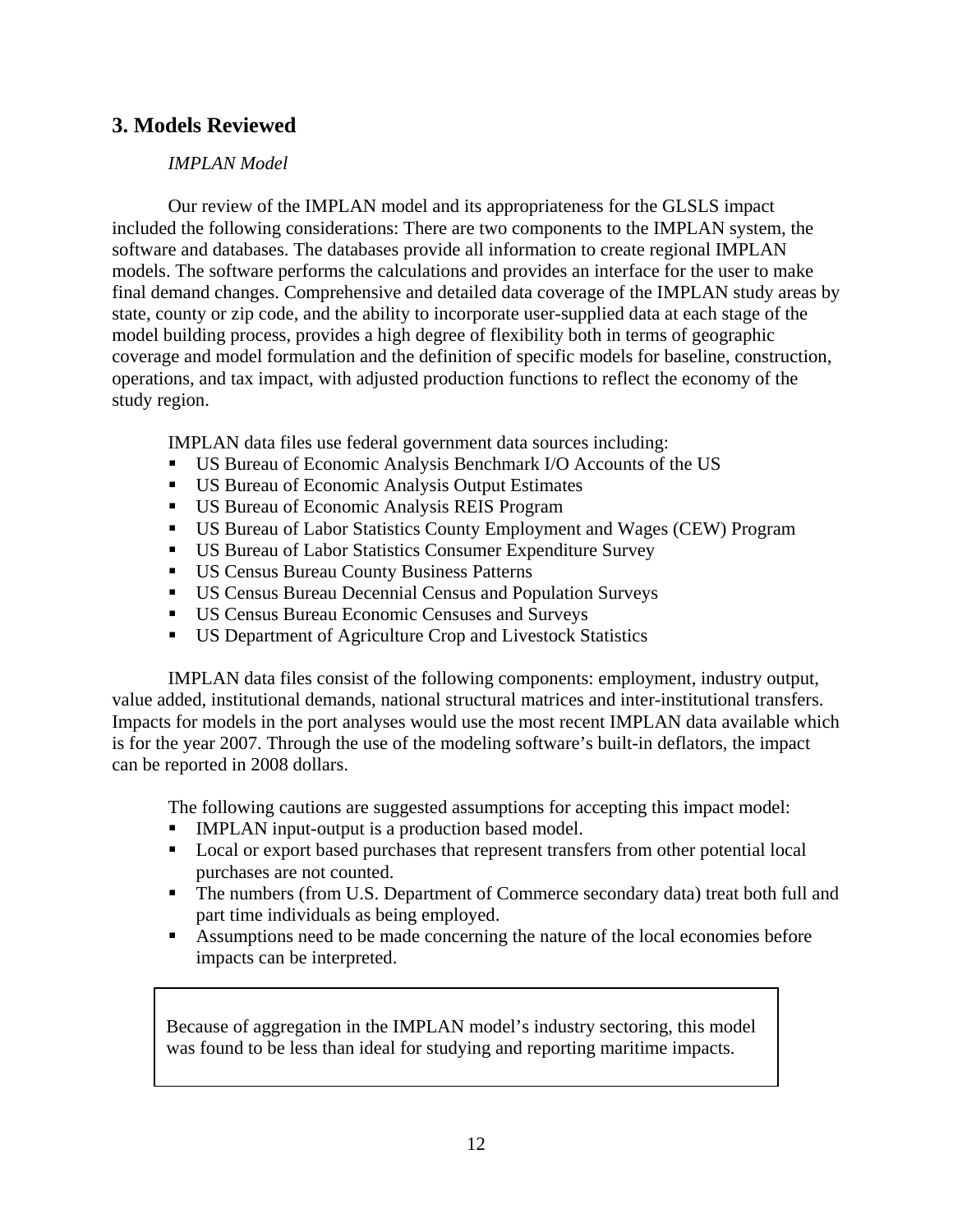### *MARAD Model*

The MARAD Port Kit, released October 2000, is based on the R/ECON input-output model developed by the Rutgers Economic Advisory Service of the Center for Urban Policy Research at Rutgers University in New Jersey, which is further based on the Regional Input-Output Modeling System (RIMS II) developed by the U.S. Bureau of Economic Analysis (BEA).

It was recognized that the industry specifics of the MARAD model could be crucial to determine the direct impacts, which require knowledge of data pertaining to the employment levels and transactions undertaken by the existing port-related industries, in the time period of interest, for the intended impact analysis.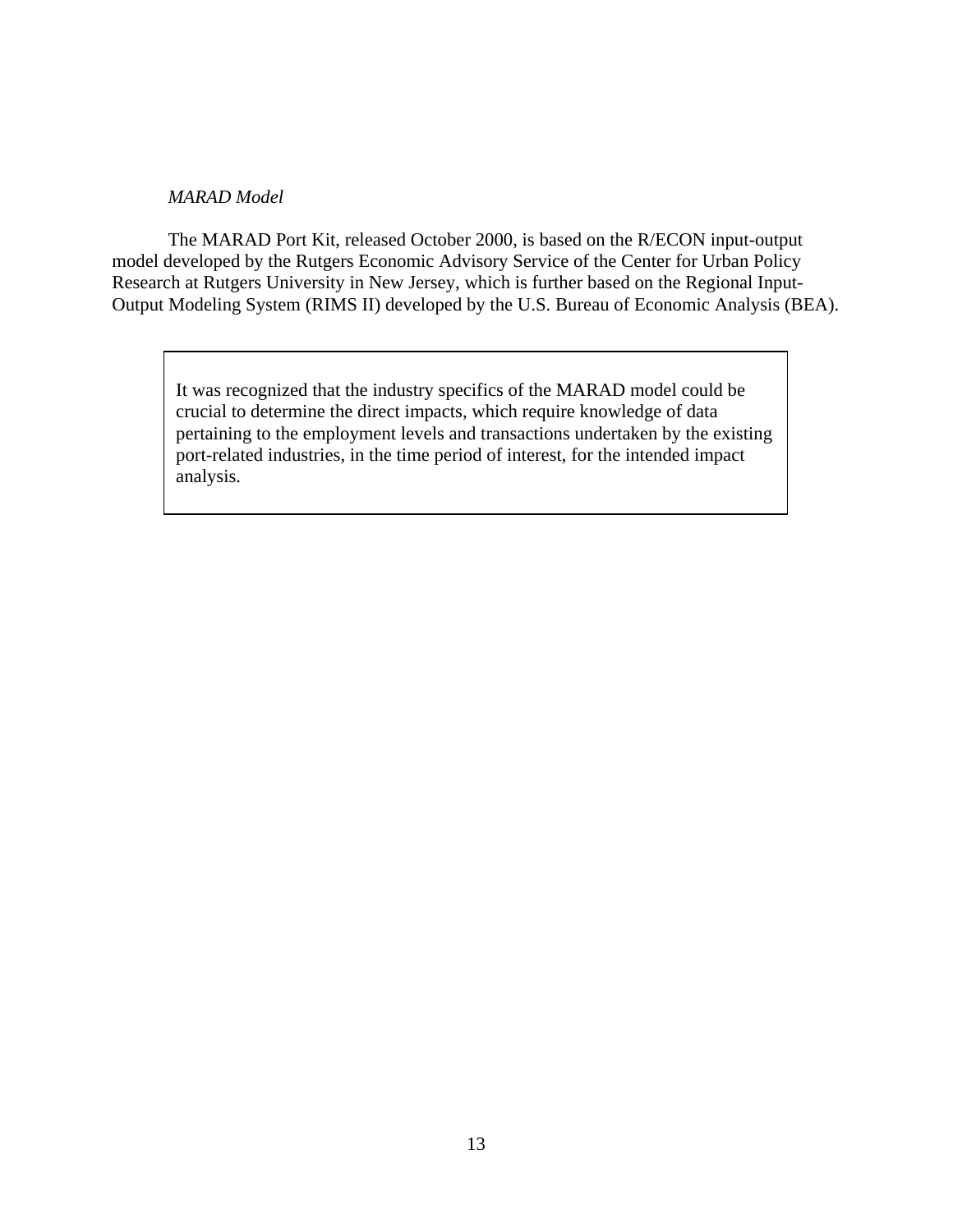### **4. Preliminary Impact Analysis Using the IMPLAN Model**

#### *Model Inputs*

As work went forward on identification of relevant ports by counties, as well as work on identification of a relevant port industries list, IMPLAN data and CEW (ES202) employment data files for building county-level models were provided by The Great Lakes Maritime Clearing House. Dun and Bradstreet firm level data was discussed and tested. Data were reviewed with "related maritime industries" through the University of Toledo GISAG databases.

Working in this way, an attempt was made to prepare the necessary information to make model adjustments to the IMPLAN data. The IMPLAN model could then be run to obtain the preliminary economic impact assessment of the Great Lakes port system.

The appropriate IMPLAN model was constructed with the correct areas defined by the port-related counties listed above. The next step was to enter information on the direct impacts of the system to complete a preliminary impact analysis. These data proved to be much more difficult to obtain in any meaningful form than had been expected.

The intention as initially proposed was to get data on employment in port related industries for each of the ports. This needs to be done at the industry subsector level (four to six digit NAICS codes) to have any real meaning. Unfortunately, employment at the county level was not easily obtainable at this level. We had initially expected to be able to gather it from the Bureau of Labor Statistics QCEW program, which reports county employment on a quarterly and annual basis at the industry level. For the industry subsectors of interest, however, there is very little data available, primarily due to disclosure issues. Even at the supersector level (two-digit NAICS code), which includes many non-maritime related activities, the employment data is not available for some counties.

Given that the researchers on this project have access to firm level data that includes employment through the Dun and Bradstreet database, this was also reviewed for the necessary inputs. However, after cross-checking the Dun and Bradstreet data it was discovered to be less than comprehensive as well. For example, when comparing the list of companies from the Duluth Port Authority's service provider directory to the database, many of these providers did not show up. This made getting good employment figures from this source as as unlikely as it was from the publicly available BLS QCEW data. As a result, researchers contacted the BLS about having them put together aggregated data in a form that would avoid disclosure problems. Unfortunately, even after several attempts, the request was not granted.

In addition to these difficulties in getting industry level employment figures, researchers also ran into obstacles putting together lists of port-related establishments. Unfortunately, an assumption that there could be a master list available through USACE or MARAD proved not to be true. It was also hoped that Port Authorities at each location might have an industry list easily available. However, this also did not prove to be true in enough cases. Although some Port Authorities can provide directories of port-related establishments, many others do not make those available. In addition, those that are available are not easily cross-checked to see how comprehensive they are.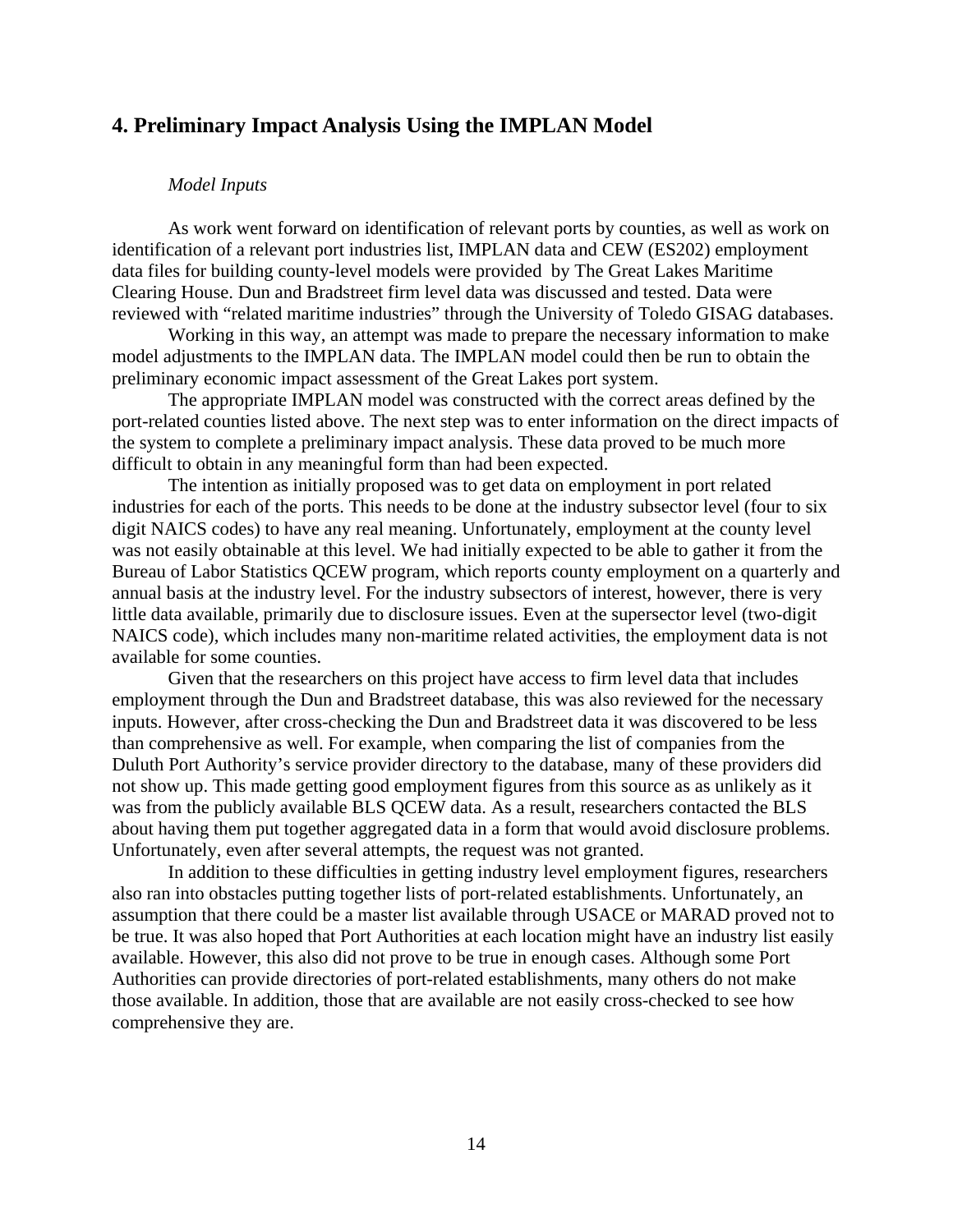The result of these efforts to collect inputs for the direct effects for modeling impacts therefore proved to be much more involved than initially expected, even for the preliminary attempt as proposed for Phase I.

#### *Modeling*

Although the MARAD Port Kit model initially seemed our best option, since it is port specific, there proved to be problems with outdated underlying data. The model made available to researchers is the version from 2000. This turns out to be outdated, since it is based on 1992/1998 RIMSII multipliersand SIC industry codes, instead of the more modern NAICS industrial sector definitions.

This persuaded us that IMPLAN could be considered the best alternative to the MARAD model available, with the most current underlying data. However, preliminary analysis using IMPLAN also proved problematic: Researchers need to input direct effect employment or output data, which, as mentioned above, proved very difficult to get at the county level. Also, industry sectors of interest for the GLSLS impacts were too aggregated. However, to test the IMPLAN model we ran the model using the incomplete data from Dun and Bradstreet, with the following results. Of course the results from this are therefore incomplete,

The modeling of indirect jobs shows the employment impact among suppliers and other jobs dependent on the direct employment:

| Industry                                                     | Direct | <i>Indirect</i> |
|--------------------------------------------------------------|--------|-----------------|
| Couriers and messengers                                      |        | 734             |
| <b>Employment services</b>                                   |        | 713             |
| <b>US Postal Service</b>                                     |        | 545             |
| Scenic and sightseeing transportation and support activities |        |                 |
| for transportation                                           | 17,215 | 449.            |
| Warehousing and storage                                      | 4,281  | 364             |
| Real estate establishments                                   |        | 283             |
| Services to buildings and dwellings                          |        | 270             |
| Transport by truck                                           |        | 112             |
| Dry-cleaning and laundry services                            |        | 109             |
| Food services and drinking places                            |        | 106             |
| Maint & repair construct of nonresident struc                |        | 105             |
| Investigation and security services                          |        | 105             |
| Management of companies and enterprises                      |        | 94              |
| Insurance carriers                                           |        | 75              |
| Management-scientific- and technical consult                 |        | 73              |
| Wholesale trade businesses                                   |        | 73              |
| Business support services                                    |        | 72              |

#### TABLE 3. GLSLS IMPACT: EMPLOYMENT, INDIRECT JOBS, 2007

### GLSLS Impact: Employment, Top 50 Indirect Job Sectors, 2007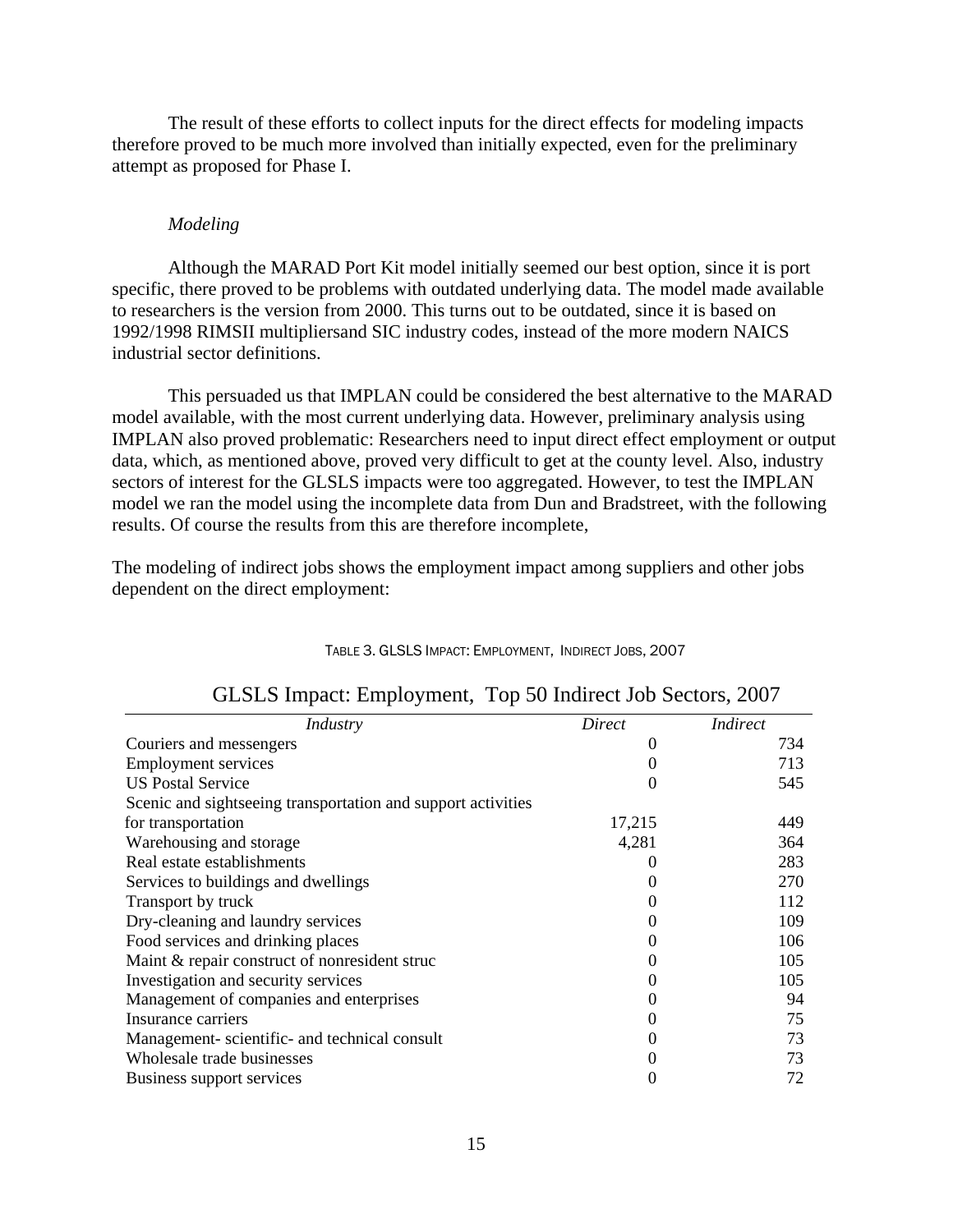| Accounting- tax preparation- bookkeeping- and   | $\boldsymbol{0}$ | 71    |
|-------------------------------------------------|------------------|-------|
| Office administrative services                  | $\boldsymbol{0}$ | 70    |
| Waste management and remediation services       | $\boldsymbol{0}$ | 63    |
| Securities-commodity contracts-investments-     | $\boldsymbol{0}$ | 58    |
| Legal services                                  | $\boldsymbol{0}$ | 52    |
| Promoters of performing arts and sports and a   | $\boldsymbol{0}$ | 51    |
| Monetary authorities and depository credit in   | $\boldsymbol{0}$ | 43    |
| Advertising and related services                | $\boldsymbol{0}$ | 37    |
| Architectural-engineering- and related servi    | $\boldsymbol{0}$ | 35    |
| Other state and local government enterprises    | $\boldsymbol{0}$ | 35    |
| Hotels and motels- including casino hotels      | $\boldsymbol{0}$ | 31    |
| Insurance agencies- brokerages- and related a   | $\boldsymbol{0}$ | 31    |
| Computer systems design services                | $\boldsymbol{0}$ | 29    |
| Travel arrangement and reservation services     | $\boldsymbol{0}$ | 28    |
| Other support services                          | $\boldsymbol{0}$ | 27    |
| Personal and household goods repair and maint   | $\overline{0}$   | 25    |
| Electronic and precision equipment repair and   | $\boldsymbol{0}$ | 24    |
| Automotive repair and maintenance- except car   | $\boldsymbol{0}$ | 22    |
| Telecommunications                              | $\boldsymbol{0}$ | 21    |
| Civic- social- professional- and similar orga   | $\boldsymbol{0}$ | 19    |
| Scientific research and development services    | $\boldsymbol{0}$ | 18    |
| Commercial and industrial machinery and equip   | $\boldsymbol{0}$ | 18    |
| Electric power generation-transmission- and     | $\overline{0}$   | 17    |
| General and consumer goods rental except vide   | $\boldsymbol{0}$ | 17    |
| Nondepository credit intermediation and related | $\boldsymbol{0}$ | 17    |
| Environmental and other technical consulting    | $\boldsymbol{0}$ | 12    |
| Extraction of oil and natural gas               | $\boldsymbol{0}$ | 12    |
| Motor vehicle parts manufacturing               | $\boldsymbol{0}$ | 11    |
| Other aircraft parts and auxiliary equipment    | $\boldsymbol{0}$ | 11    |
| Coating-engraving-heat treating and allied      | $\boldsymbol{0}$ | 10    |
| All other miscellaneous professional- scienti   | $\boldsymbol{0}$ | 10    |
| Other computer related services- including fa   | $\boldsymbol{0}$ | 10    |
| Printing                                        | $\boldsymbol{0}$ | 10    |
| And another 247 jobs in various other sectors   |                  | 247   |
| Total                                           | 21,845           | 5,476 |
| Source: IMPLAN                                  |                  |       |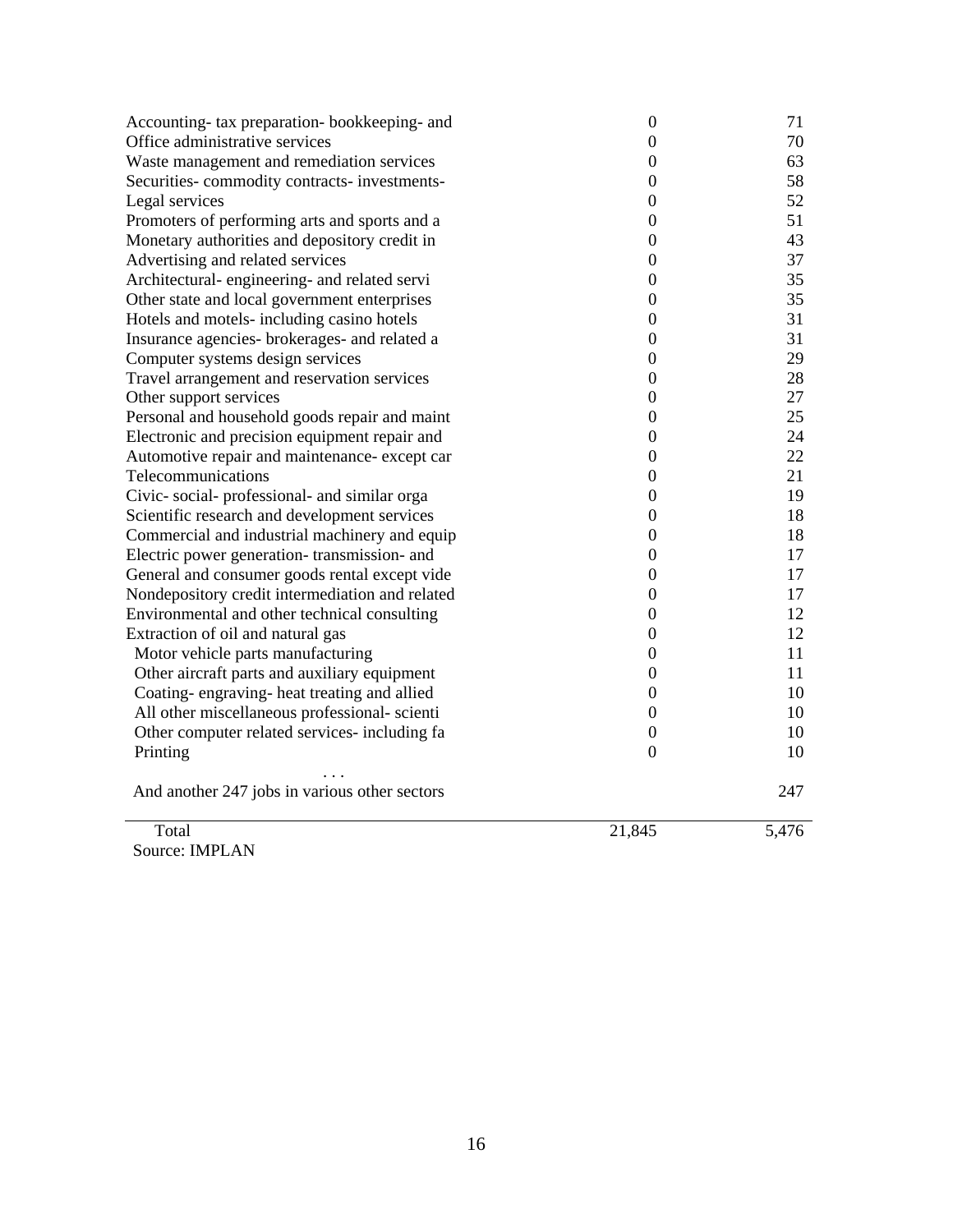## **5. Recommendations**

Given the results from testing the two models as described above, researchers decided to attempt to update the MARAD Port Kit. When the original model builders were contacted (A. Strauss-Weider and Rutgers) to see about unlocking the underlying database, it was found that updated versions are available and a new model is scheduled to come out soon based on NAICS coding.

Discussions with the researchers building the new MARAD model brought forward the consideration of the various possible builds of the model that would be most appropriate for our impact study: If we were to use only the basic model, then estimations would transpire in terms of national averages and produce not very representative impacts for the specific regions and industries of our impact study. It would be more appropriate to use the basic model plus the eight Great Lakes states, plus the sixteen ports in the study. However, if we want individual port impacts, the minimum build of the model would be the basic model plus the sixteen ports. The researchers building the new MARAD model would include the relevant R/ECON model if the port impact researchers desire to determine impacts of other events, or if we want to adjust RPCs or other components.<sup>1</sup>

Currently, the direct effects embedded in the MARAD model have the most promise for providing reliable, comprehensive, and specific data inputs from which to model indirect and induced impacts. As part of Phase II of this project, the researchers have proposed looking into the use of these data inputs in combination with the IMPLAN model (newly released software version 3.0 and 2008 data are expected to be released in November of 2009). Work will continue when models are released.

In summary, this initial phase of the project has generated the following results: 1) A determination of the particular ports and areas to be used in the broader economic impact analysis. 2) A decision to use the updated and revised MARAD Port Kit model, as developed by Rutgers University, to conduct the next phase. 3) A determination of the data needs for use in the MARAD Port Kit, where the actual data collection will be conducted with the assistance of Dr. Lindquist's team through the Great Lakes Maritime Research Information Clearinghouse at the University of Toledo. 4) A plan to conduct an initial detailed case using the port of Duluth/Superior as the beta test for the larger study, which will then focus on the sixteen Great Lakes Ports listed above. Dr. Doorn will tentatively have the initial case ready for review by the steering committee in April 2010.

- MARAD only w/R/ECON I-O
- US & Great Lakes Region (basic)
- basic w/8 States

 $\overline{a}$ 

- basic w/16 Ports
- basic w/8 states  $& 16$  ports

He also noted that this will include a free update to NAICS, which would be made available after MARAD approves the revised software, expected sometime early in 2010. Rutgers does not charge for the MARAD interface, since it is public domain. But the data sets and underlying R/ECON I-O model are the property of Rutgers University, and maintaining the software and data system forces Rutgers to incur costs.

<sup>&</sup>lt;sup>1</sup> Michael L. Lahr, of the Center for Urban Policy Research, Rutgers University responded to our questions. He noted that the builds of possible interest include: